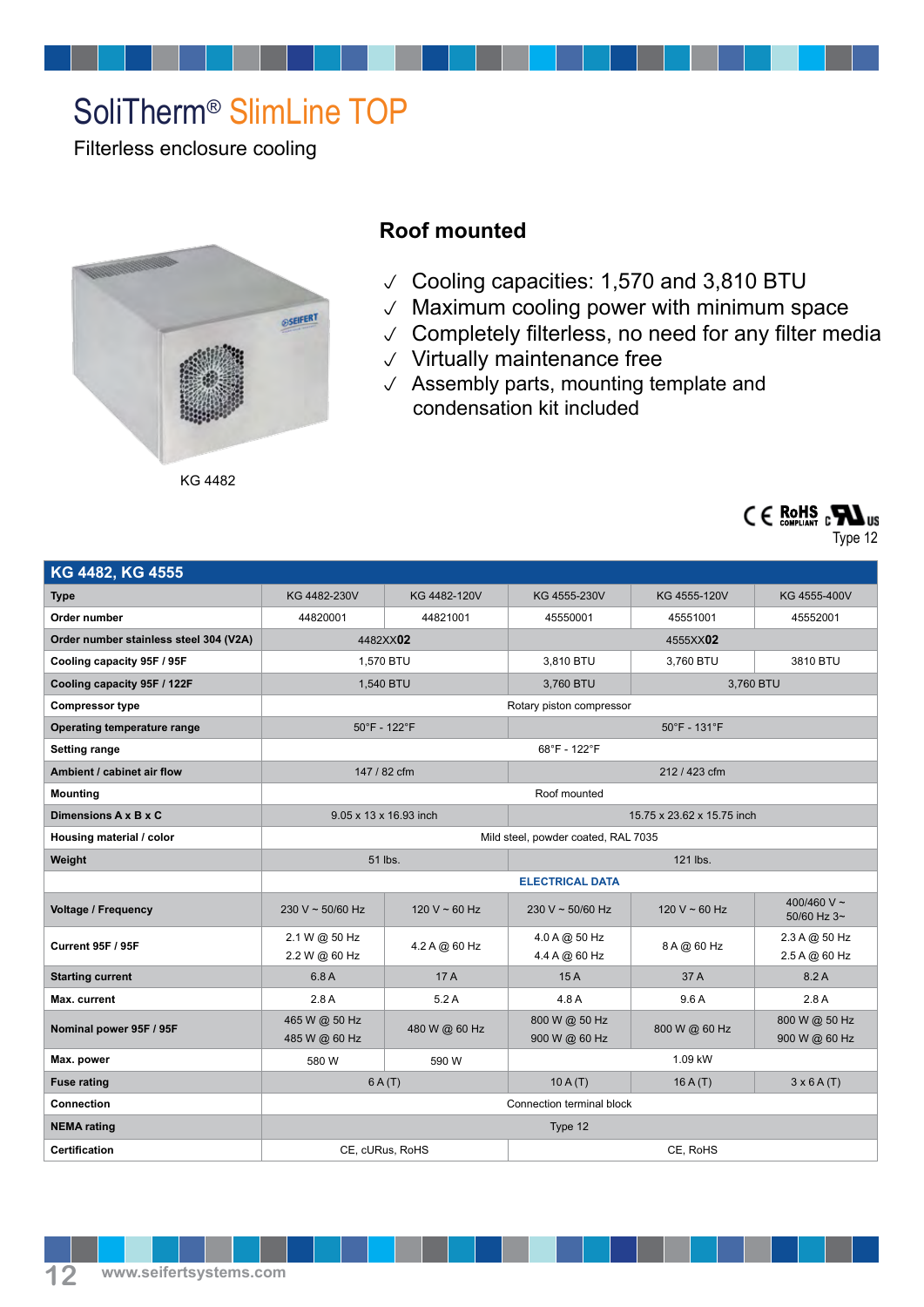

## **Performance graphs**





KG 4482 top view



For mounting templates please refer to page 21